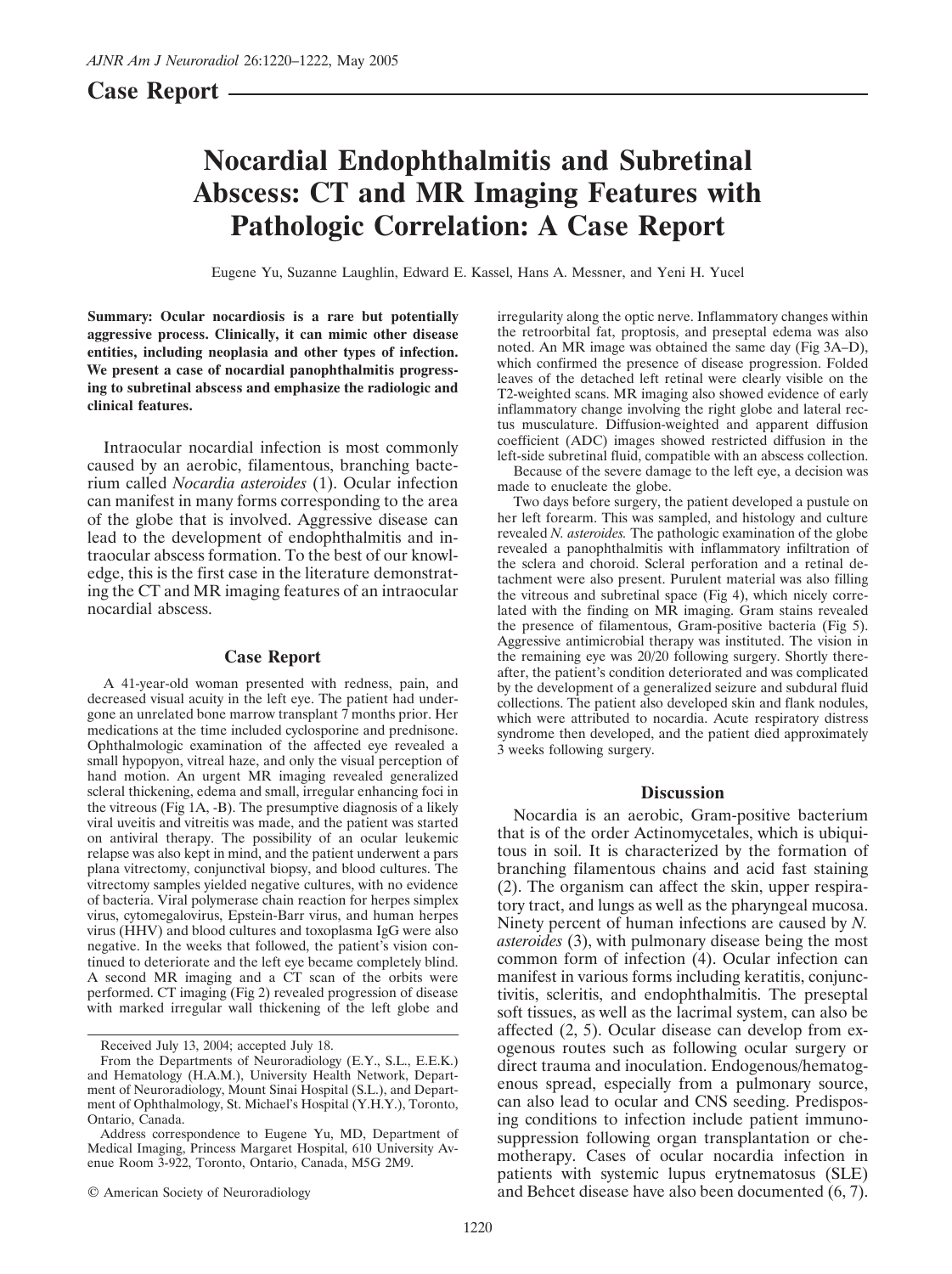

F<sub>IG</sub> 1. A, Axial T1-weighted, postcontrast, fat-saturated image (350/20 [TR/TE]) through the orbits shows generalized scleral thickening involving the left eye. Small irregular enhancing foci are evident posteriorly within the vitreous chamber.

*B,* Axial T2-weighted, fat-saturated image (3,050/106.2 [TR/TE]) shows a lentiform area of low signal intensity posteromedialy within the left vitreous chamber. The diagnostic considerations included a scleritis with possible subretinal or subchoroidal effusion as well as the possibility of ocular leukemic infiltration.



Fig 2. Unenhanced axial CT image of the orbits demonstrates marked inflammatory changes involving the globe and extending along the optic nerve. Proptosis and preseptal edema is also evident.

As seen in this case report, ocular nocardiosis can be notoriously difficult to diagnose. Cultures and smears can be negative in approximately one-third of cases (8). Furthermore, systemic and ocular manifestations of nocardia can resemble that of fungal infections (6). Prompt diagnosis is necessary to ensure to commencement of appropriate antibacterial therapy. Reports have shown the benefits of vitrectomy or fine needle aspiration (FNA) vitreal specimens in aiding diagnosis (3, 6, 9). Treatment of ocular infection will vary with the location and severity of disease. Whereas a superficial nocardial keratitis can be treated with the use of topical sulfacetamide drops, a more aggressive infection will require systemic therapy and possibly surgical intervention.

In this case, the patient developed an enophthalmitis without another obvious primary source. The pa-

tient was immunocompromised secondary to her medications following bone marrow transplant. The clear diagnosis of ocular nocardia infection was made only after enucleation and subsequent pathologic examination. To the best of our knowledge, this is the first report in the literature documenting the radiographic evolution of nocardia endophthalmitis progressing to subretinal abscess formation.

## **Conclusion**

Intraocular nocardial infection is a rare disease that can cause severe patient morbidity and mortality. Successful treatment requires a high index of suspicion, particularly in the immunocompromised patient population.

#### **References**

- 1. Rogers SJ, Johnson BL. **Endogenous nocardia endophthalmitis: report of a case in a patient treated for lymphocytic lymphoma.** *Ann Ophthalmol* 1977;9:1123–1131
- 2. Sridhar MS, Gopinathan U, Garg P, et al. **Ocular nocardia infections with special emphasis on the cornea.** *Surv Ophthalmol* 2001;45:361–378
- 3. Phillips WB, Shields CL, Shields JA, et al. **Nocardia choroidal abscess.** *Br J Ophthalmol* 1992;76:694 – 696
- 4. Suppiah R, Abraham G, Sekhar U, et al. **Nocardial endophthalmitis leading to blindness in a renal transplant recipient.** *Nephrol Dial Transplant* 1999;14:1576 –1577
- 5. Climenhaga DB, Tokarewicz AC, Willis NR. **Nocardia keratitis.** *Can J Ophthalmol* 1984;19:284 –286
- 6. Yap EY, Fam HB, Leong KP, Buettner H. **Nocardia choroidal abscess in a patient with systemic lupus erythematosus.** *Aust N Z J Ophthalmol* 1998;26:337–338
- 7. Korkmaz C, Aydinli A, Erol N, et al. **Widespread nocardiosis in two patients with Behcet's disease.** *Clin Exp Rheumatol* 2001;19:459 – 462
- 8. Ng EW, Zimmer-Galler IE, Green WR. **Endogenous** *Nocardia asteroides* **endophthalmitis.** *Arch Ophthalmol* 2002;120:210 –213
- 9. Bozbeyoglu S, Yilmaz G, Akova YA, et al. **Choroidal abscess due to nocardial infection in a renal allograft recipient.** *Retina* 2004;24: 164 –166